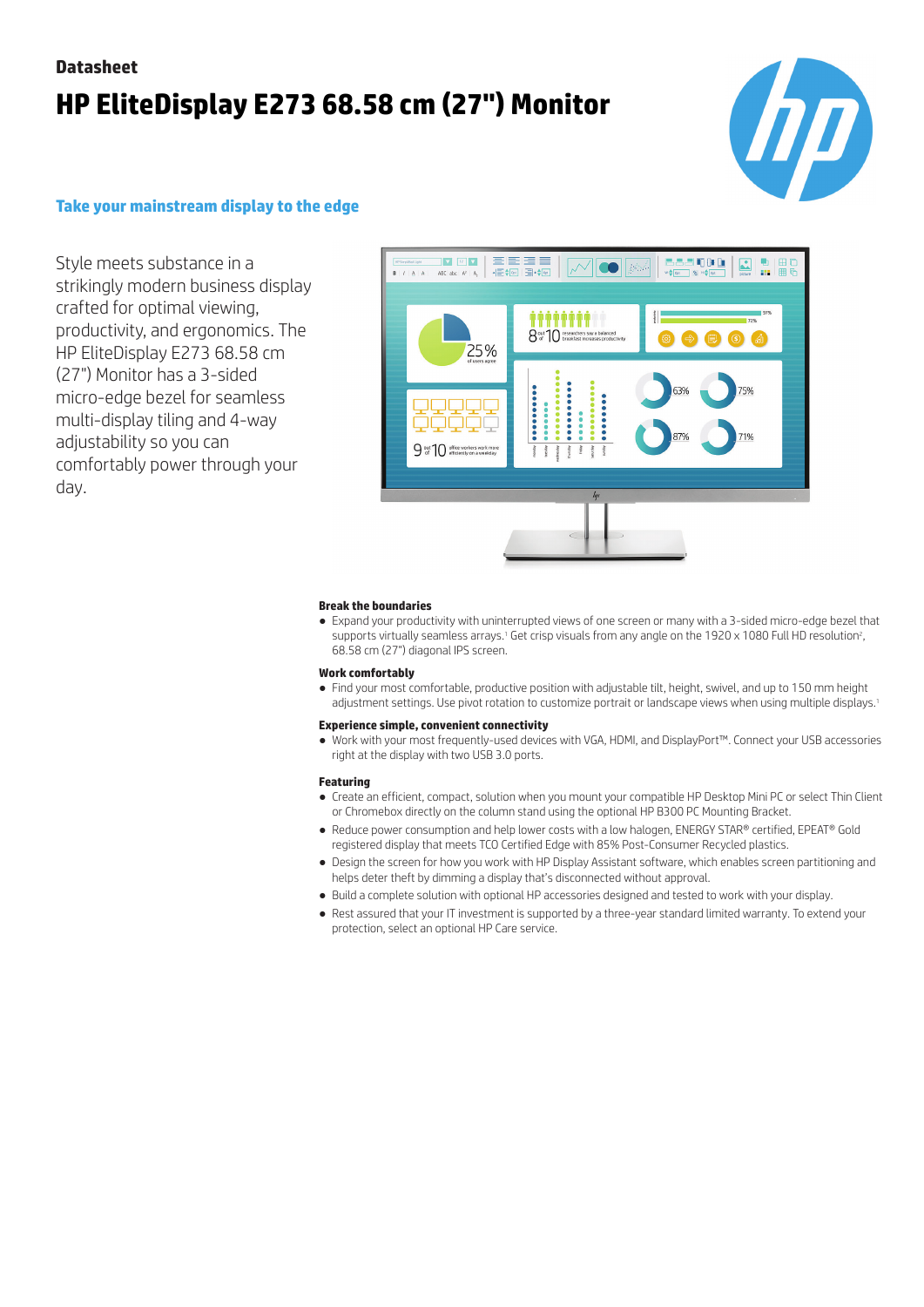## **HP EliteDisplay E273 68.58 cm (27") Monitor Specifications Table**







| <b>Product Color</b>                                                                   | <b>Black and Silver</b>                                                                                                                                                                                                                                                                                                |
|----------------------------------------------------------------------------------------|------------------------------------------------------------------------------------------------------------------------------------------------------------------------------------------------------------------------------------------------------------------------------------------------------------------------|
| <b>Display size (diagonal)</b>                                                         | 68.58 cm (27")                                                                                                                                                                                                                                                                                                         |
| <b>Display Type</b>                                                                    | IPS w/LED backlight                                                                                                                                                                                                                                                                                                    |
| <b>Panel Active Area</b>                                                               | 59.78 x 33.63 cm;                                                                                                                                                                                                                                                                                                      |
| <b>Viewing Angle</b>                                                                   | 178° horizontal: 178° vertical                                                                                                                                                                                                                                                                                         |
| <b>Brightness</b>                                                                      | 250 cd/m <sup>21</sup>                                                                                                                                                                                                                                                                                                 |
| <b>Contrast Ratio</b>                                                                  | 1000:1 static; 5000000:1 dynamic <sup>1</sup>                                                                                                                                                                                                                                                                          |
| <b>Response Ratio</b>                                                                  | 5 ms on/off <sup>1</sup>                                                                                                                                                                                                                                                                                               |
| <b>Aspect Ratio</b>                                                                    | 16:9                                                                                                                                                                                                                                                                                                                   |
| <b>Native Resolution</b>                                                               | FHD (1920 x 1080 @ 60 Hz)                                                                                                                                                                                                                                                                                              |
| <b>Resolutions Supported</b>                                                           | 1920 x 1080; 1680 x 1050; 1600 x 900; 1440 x 900; 1280 x 1024; 1280 x 800; 1280 x 720; 1024 x 768; 800 x 600; 720 x 400; 640 x 480                                                                                                                                                                                     |
| <b>Display Features</b>                                                                | Anti-glare; In plane switching; Language selection; LED Backlights; On-screen controls; Pivot rotation; Plug and Play; User programmable; Anti-static                                                                                                                                                                  |
| <b>User Controls</b>                                                                   | Color Control; Image Control; Information; Input Control; Language; Luminance; Management; Menu; OSD Control; PIP Control; Power Control                                                                                                                                                                               |
| <b>Input signal</b>                                                                    | 1 DisplayPort™ 1.2 (with HDCP support); 1 HDMI (with HDCP support); 1 VGA                                                                                                                                                                                                                                              |
| <b>Ports and Connectors</b>                                                            | 3 USB 3.0 (one upstream, two downstream) <sup>1</sup>                                                                                                                                                                                                                                                                  |
| Input power                                                                            | Input voltage: 100 to 240 VAC                                                                                                                                                                                                                                                                                          |
| <b>Power consumption</b>                                                               | Panel Active Area: 59.78 x 33.63 cm; On-mode power consumption: 16 W; Annual energy consumption: 24 kWh; Power consumption (standby): 0.25 W;<br>Power consumption (off-mode): 0.19 W; Power consumption Description: 42 W (maximum), 25 W (typical), 0.3 W (standby); Screen resolution: FHD (1920<br>x 1080 @ 60 Hz) |
| <b>Dimensions with Stand (W x D</b> $61.09 \times 21.39 \times 52.26$ cm<br>xH)        |                                                                                                                                                                                                                                                                                                                        |
| <b>Dimensions without Stand (W</b> $-61.09 \times 5.02 \times 36.4$ cm<br>$x$ D $x$ H) |                                                                                                                                                                                                                                                                                                                        |
| Weight                                                                                 | 7.02 kg (With stand)                                                                                                                                                                                                                                                                                                   |
| <b>Ergonomic features</b>                                                              | Tilt: -5 to +20°; Swivel: 45° ±2°; Pivot rotation: 90°; Height: 150 mm                                                                                                                                                                                                                                                 |
| <b>Certification and Compliance</b>                                                    | BSMI; CB; CCC; CE; CEL; CECP; FCC; ICE; ISC; ISO 9241-307; KC; KCC; NOM; PSB; TUV-S; VCCI; WEEE; CSA; EAC; UL; Vietnam MEPS; Australian-New Zealand<br>MEPS; SmartWay Transport Partnership - NA only                                                                                                                  |
| <b>Environmental</b>                                                                   | Arsenic-free display glass; Mercury-free display backlights; Low halogen <sup>2</sup>                                                                                                                                                                                                                                  |
|                                                                                        | <b>Energy Efficiency Compliance</b> ENERGY STAR® certified; EPEAT® Gold                                                                                                                                                                                                                                                |
| What's in the box                                                                      | Monitor; AC power cable; CD (includes user quide, warranty, drivers); DisplayPort™ 1.2 cable; HP Display Assistant; USB cable (Type A male to Type B male);<br>VGA cable                                                                                                                                               |
|                                                                                        |                                                                                                                                                                                                                                                                                                                        |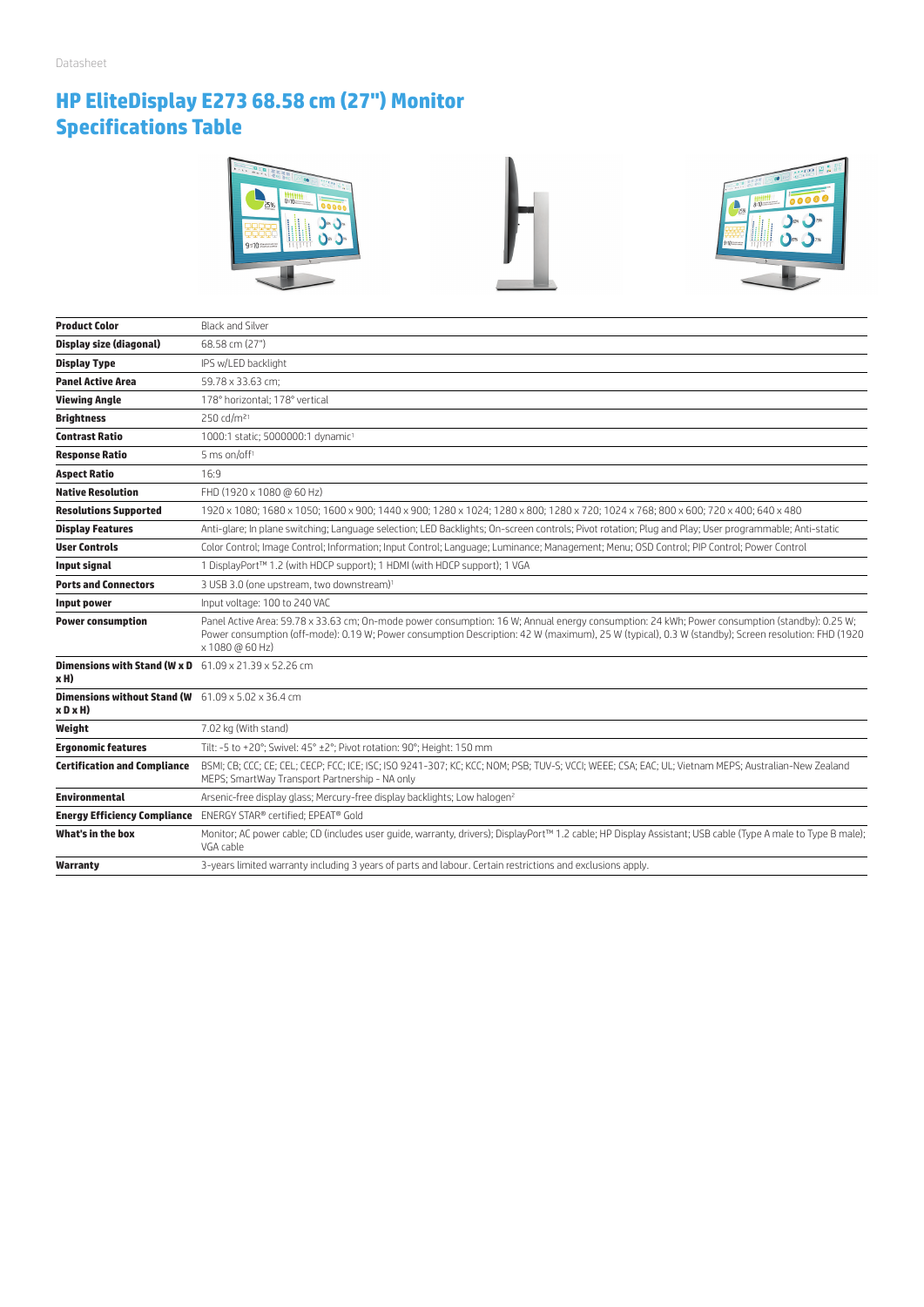## **HP EliteDisplay E273 68.58 cm (27") Monitor**

### Accessories and services (not included)